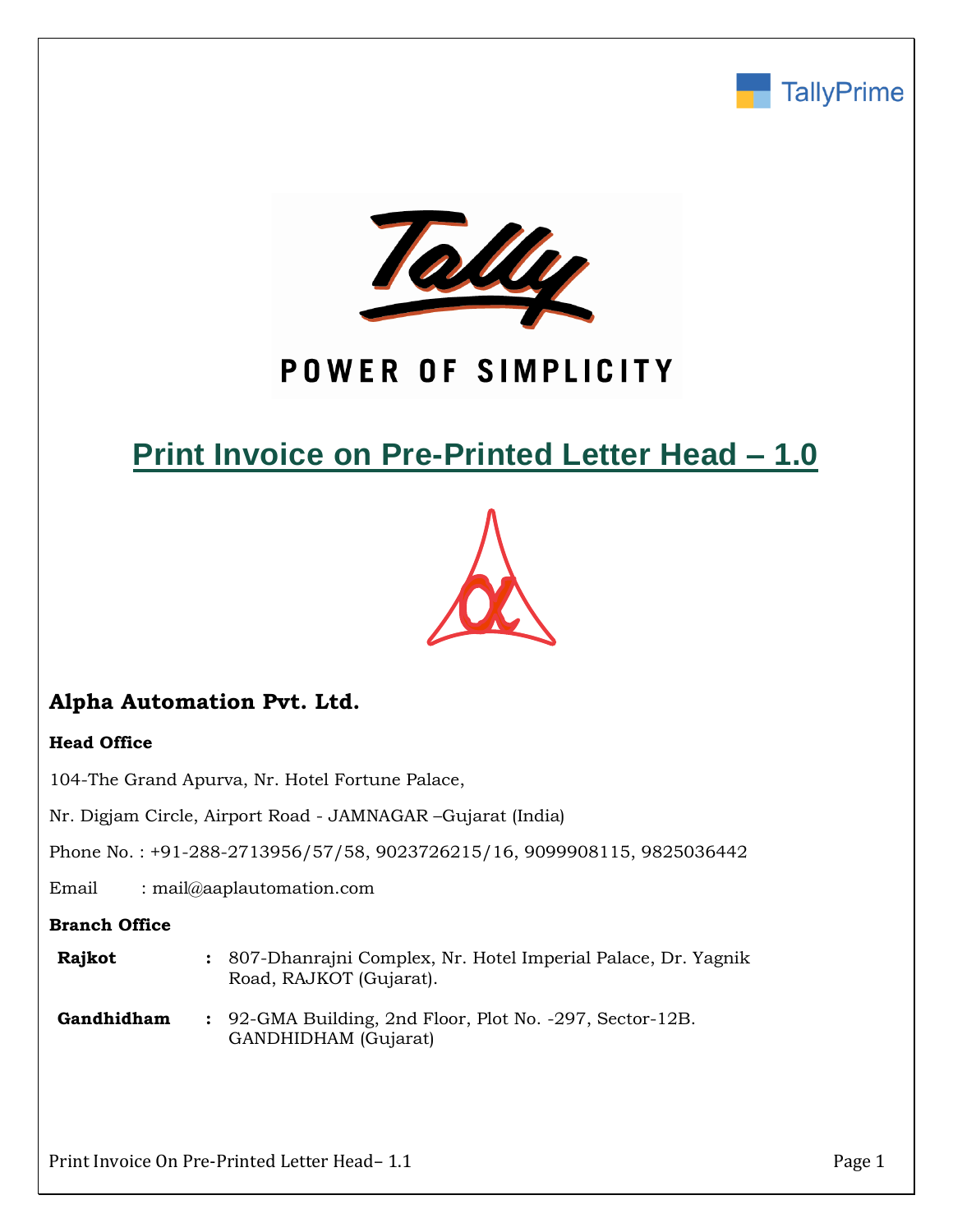

© 2020 Alpha Automation Pvt. Ltd. All rights reserved.

Tally, Tally 9, Tally9, Tally.ERP, Tally.ERP 9, Shoper, Shoper 9, Shoper POS, Shoper HO, Shoper 9 POS, Shoper 9 HO, TallyDeveloper, Tally.Server 9, Tally Developer, Tally. Developer 9, Tally.NET, Tally Development Environment, TallyPrime, TallyPrimeDeveloper, TallyPrime Server, Tally Extender, Tally Integrator, Tally Integrated Network, Tally Service Partner, TallyAcademy & Power of Simplicity are either registered trademarks or trademarks of Tally Solutions Pvt. Ltd. in India and/or other countries. All other trademarks are properties of their respective owners.

Version: Alpha Automation Pvt. Ltd. / Print Invoice On Pre-Printed Letter Head/1.0/ Oct-2020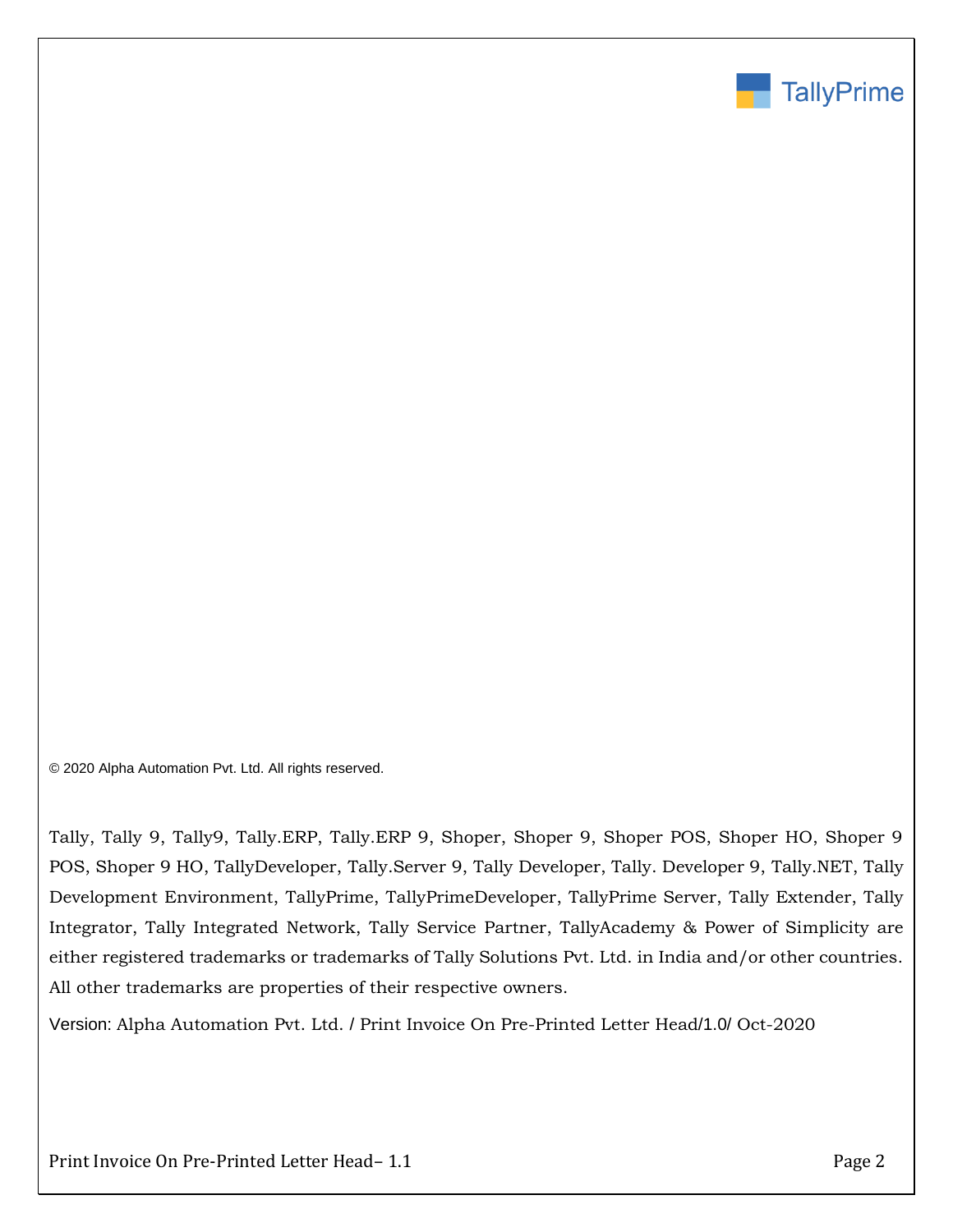

# **Print Invoice On Pre-printed Letter Head– 1.0**

# **Introduction**

If user wants to print invoice on pre-printed letter head, Tally allows the same but Company Name and address is printed in invoice left side which is not required as we are having Company Name and address details in our Letter Head. This add-on allows the user to remove this part and print in a proper format.

## **Benefits**

• This add-on allows the user to remove this part and print in a proper format.

## **What's New?**

• Compatible with TallyPrime

**Important!** Take back up of your company data before activating the Add-on.

Once you try/purchase an Add-on, follow the steps below to configure the Add-on and use it.

## **Installation**

- 1. Copy the TCP file in TallyPrime Folder.
- 2. Gateway of Tally  $\rightarrow$  F1 (Help) $\rightarrow$  TDL & Add-on  $\rightarrow$  F4 (Manage Local TDL)  $\rightarrow$  Select Yes in Load TDL on Startup and give the file name of TCP File. After pressing the Enter Key will show TDL Status which should be as Loaded.

## **System requirements:**

No additional hardware / software infrastructure is required for executing and operation this applications module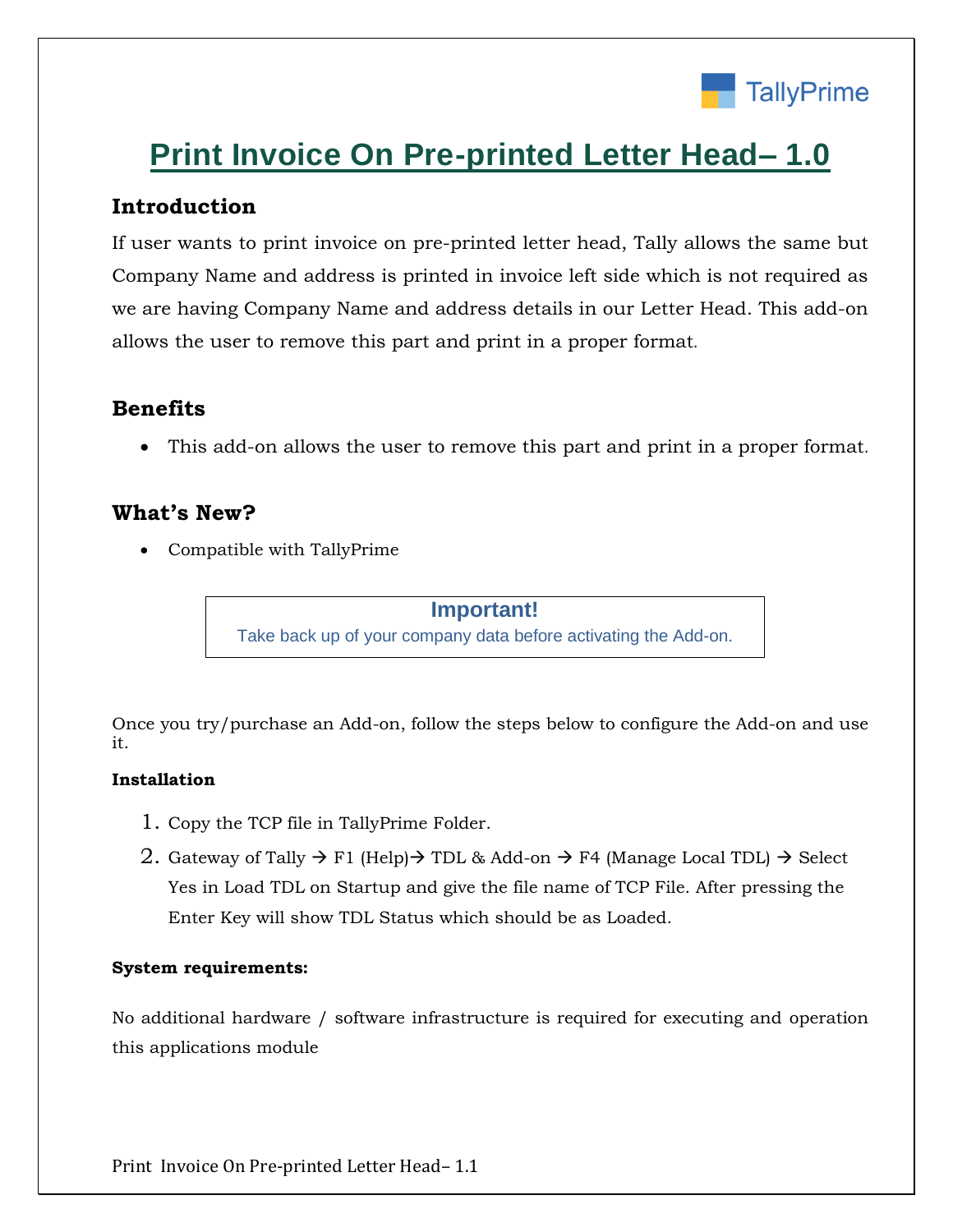

### **1. Activate the Add-on.**

### *For TallyPrime Release 1.0*

Go to **Gateway of Tally** → **F1: Help** → **TDL & Add-On** → **F6: Add-On Features**. Alternatively, you may press **CTRL + ALT + T** from any menu to open TDL Management report and then press **F6: Add-On Features**

Set "**Yes**" to the option "**Print Invoice in Pre printed Letter Head**?"

| <b>Add-On Features</b>                        |           |
|-----------------------------------------------|-----------|
| Print Invoice in Preprinted Letter Head ? Yes |           |
|                                               |           |
|                                               |           |
|                                               |           |
|                                               |           |
|                                               |           |
|                                               |           |
|                                               |           |
|                                               |           |
|                                               | Accept ?  |
|                                               |           |
|                                               | Yes or No |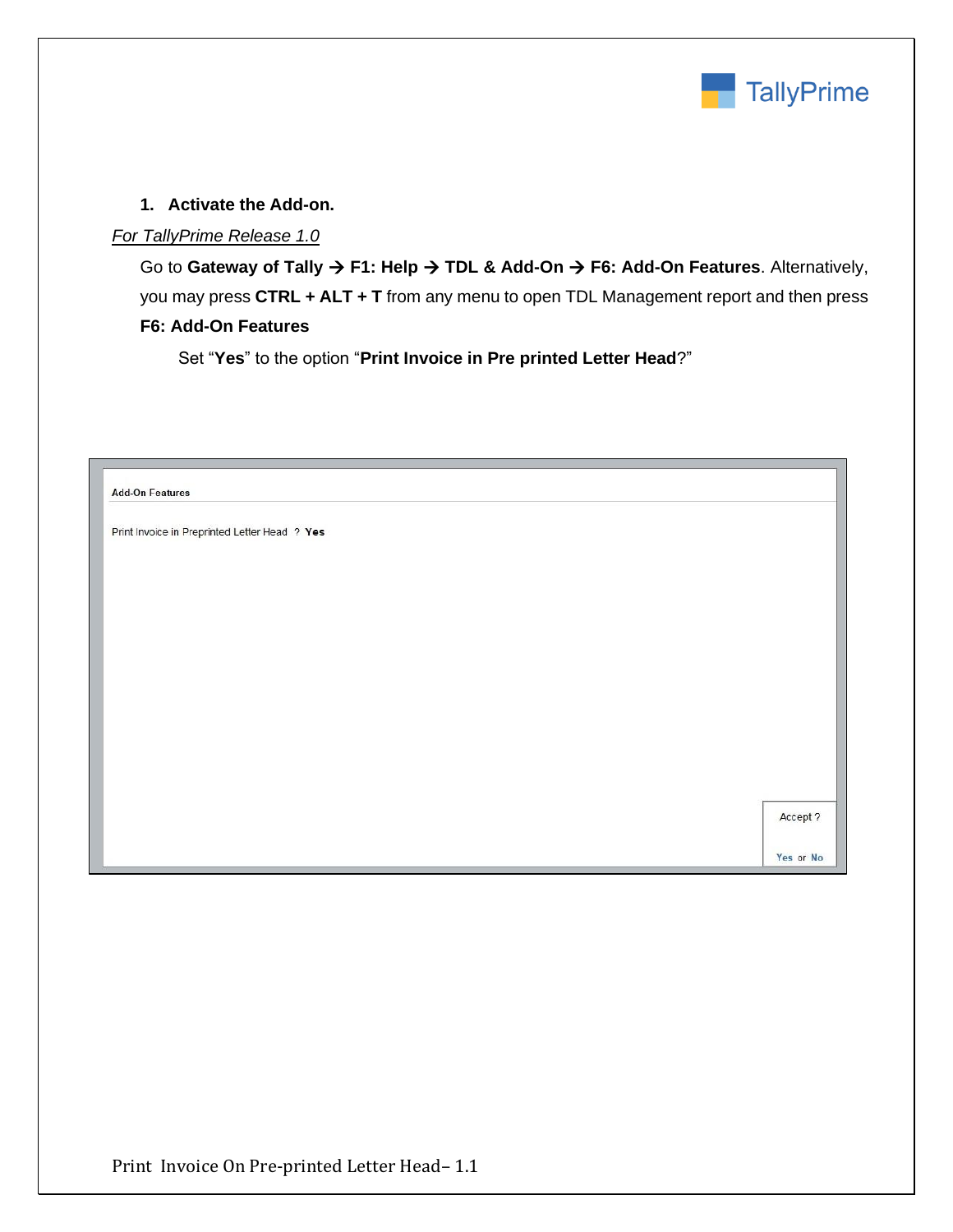

#### **Detailed User Guide:**

**1. While printing on Pre-Printed Letter Head user has to give top margin in ALT+P → F12 as :**

|                         | <b>Print Configuration</b>                |                  |
|-------------------------|-------------------------------------------|------------------|
|                         | he                                        |                  |
|                         | <b>List of Configurations</b>             |                  |
|                         |                                           | Show Less        |
| <b>Voucher Details</b>  |                                           |                  |
|                         | Show Narration for each entry             | No               |
|                         | <b>Header Information</b>                 |                  |
|                         | Title (for Optional Vouchers)             | PROFORMA INVOICE |
| <b>Printer Settings</b> |                                           |                  |
|                         | Height of normal invoice (in Inches)      | 11.67            |
|                         | Height of simple invoice (in Inches)      | 10               |
|                         | Width of normal invoice (in Inches)       | 8.21             |
|                         | Width of simple invoice (in Inches)       | 7.50             |
|                         | Top Margin of normal invoice (in Inches)  | 1.50             |
|                         | Top Margin of simple invoice (in Inches)  | 0.25             |
|                         | Left Margin of normal invoice (in Inches) | 0.50             |
|                         | Left Margin of simple invoice (in Inches) | 0.50             |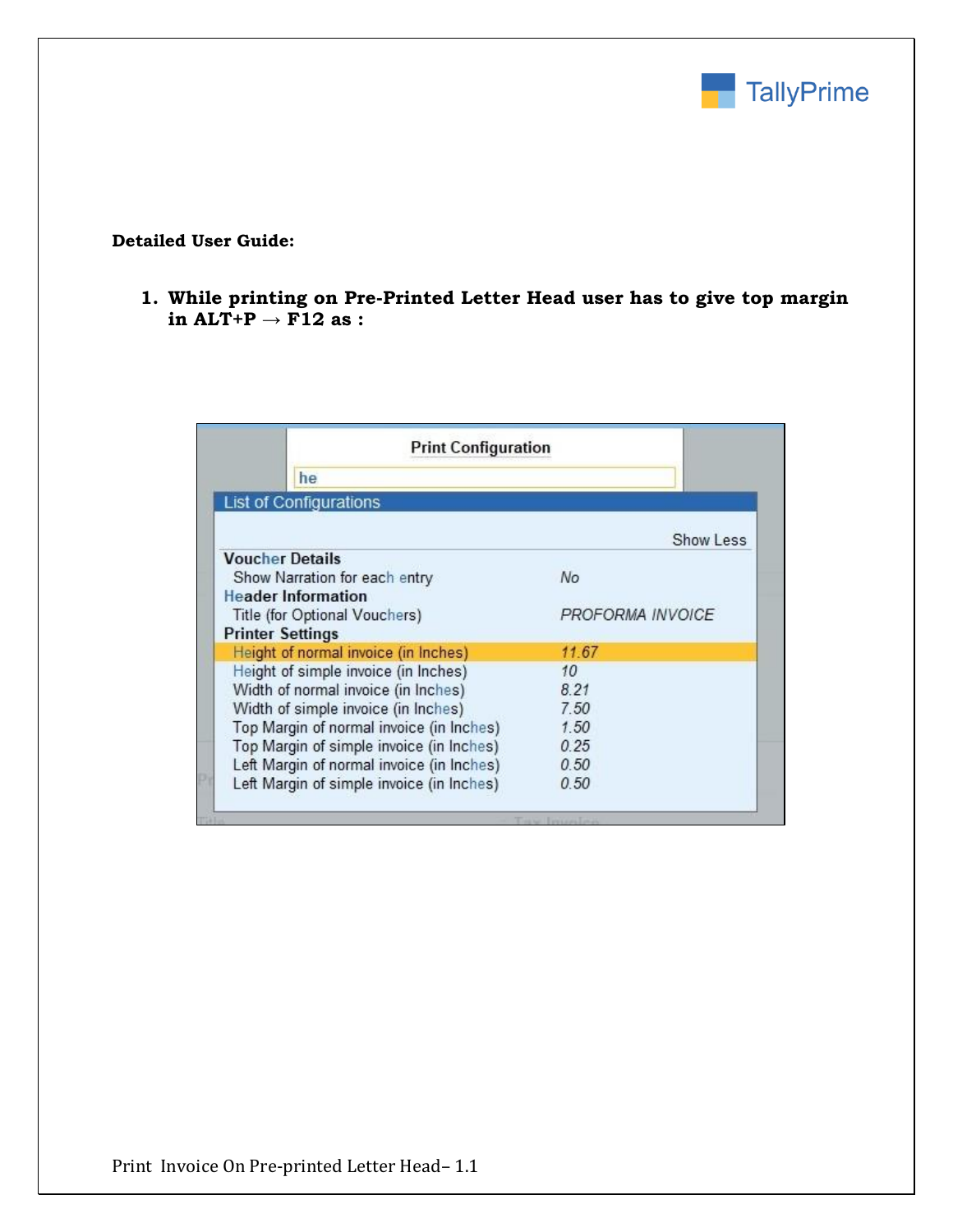

# **2. Comprehensive Invoice will Print as :**

| e<br>102, Dhanvantari Complex, Nr. Yagnik Road, Rajkot.<br>102, Dhanvantari Complex, Nr. Yagrik Road, Rajkot.<br>HSN/SAC | Delivery Note<br>Reference No. & Date.<br>Dispatch Doc No.<br>Dispatched through<br>Vessel/Flight No.<br>City/Part of Laading<br>Terms of Delivery<br>Quantity<br>1 Nos | Rate          | $1 - A pr - 20$<br>15<br>Other References<br>Delivery Note Date<br>Destination<br>City/Part of Discharge<br>Disc. %<br>per | Mode/Terms of Payment<br>Place of receipt by shipper:<br>Amount. |
|--------------------------------------------------------------------------------------------------------------------------|-------------------------------------------------------------------------------------------------------------------------------------------------------------------------|---------------|----------------------------------------------------------------------------------------------------------------------------|------------------------------------------------------------------|
|                                                                                                                          |                                                                                                                                                                         |               |                                                                                                                            |                                                                  |
|                                                                                                                          |                                                                                                                                                                         |               |                                                                                                                            |                                                                  |
|                                                                                                                          |                                                                                                                                                                         |               |                                                                                                                            |                                                                  |
|                                                                                                                          |                                                                                                                                                                         |               |                                                                                                                            |                                                                  |
|                                                                                                                          |                                                                                                                                                                         |               |                                                                                                                            |                                                                  |
|                                                                                                                          |                                                                                                                                                                         |               |                                                                                                                            |                                                                  |
|                                                                                                                          |                                                                                                                                                                         |               |                                                                                                                            |                                                                  |
|                                                                                                                          |                                                                                                                                                                         |               |                                                                                                                            |                                                                  |
|                                                                                                                          |                                                                                                                                                                         | 10.000.00 Nos |                                                                                                                            | 10,000.00                                                        |
|                                                                                                                          |                                                                                                                                                                         |               |                                                                                                                            |                                                                  |
|                                                                                                                          | 1 Nos                                                                                                                                                                   |               |                                                                                                                            | ₹ 10,000.00<br>E & O.E                                           |
|                                                                                                                          |                                                                                                                                                                         |               |                                                                                                                            | Taxable<br>Value                                                 |
|                                                                                                                          |                                                                                                                                                                         |               |                                                                                                                            | 10,000.00<br>Total:<br>10,000.00                                 |
|                                                                                                                          |                                                                                                                                                                         |               |                                                                                                                            |                                                                  |
|                                                                                                                          |                                                                                                                                                                         |               |                                                                                                                            |                                                                  |
|                                                                                                                          |                                                                                                                                                                         |               |                                                                                                                            |                                                                  |
|                                                                                                                          |                                                                                                                                                                         |               |                                                                                                                            |                                                                  |
|                                                                                                                          |                                                                                                                                                                         |               |                                                                                                                            | for \$mart \$olutions                                            |
| goods described and that all particulars are true and correct.                                                           |                                                                                                                                                                         |               |                                                                                                                            |                                                                  |
| Declaration<br>We declare that this invoice shows the actual price of the                                                |                                                                                                                                                                         |               | This is a Computer Generated Invoice                                                                                       | Authorised Signatory                                             |

Print Invoice On Pre-printed Letter Head– 1.1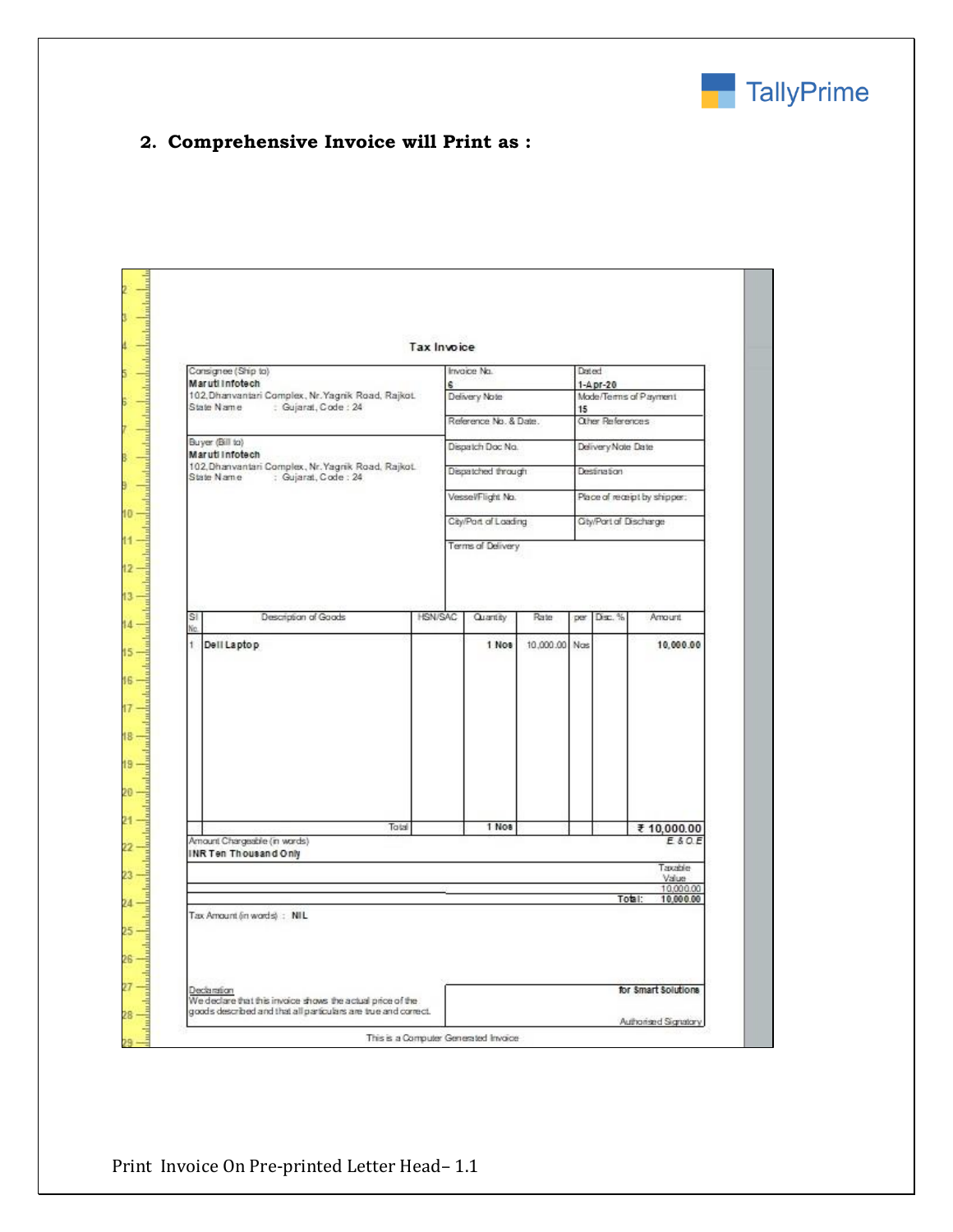

### **3**. **Simple invoice will print as :**

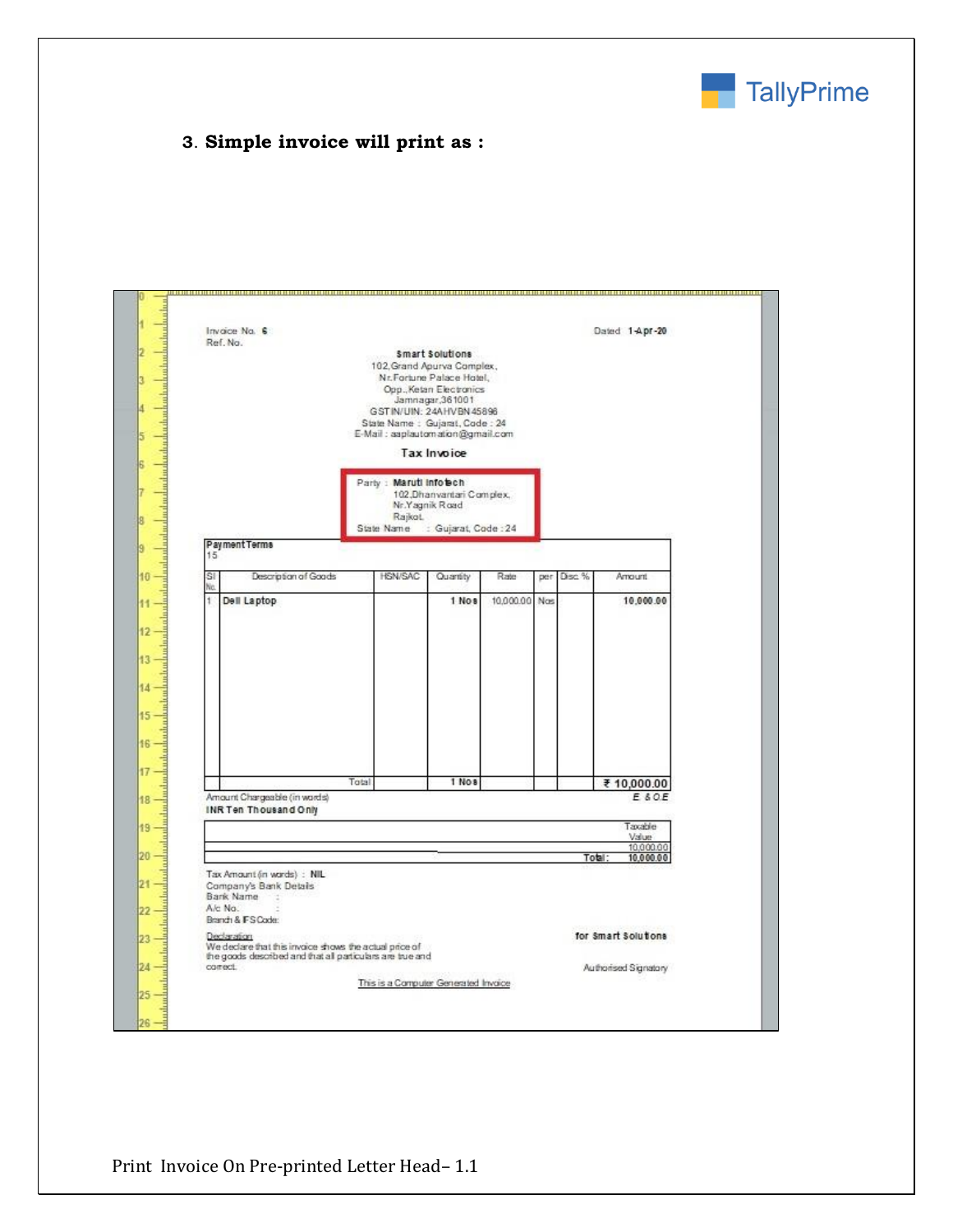

# **FAQ**

#### **Which version/release of TallyPrime does the add-on support?**

This add-on will work only from TallyPrime Release 1.0 onwards.

#### **How will I get support for this add-on?**

For any functional support requirements please do write to us on mail@aaplautomation.com or call us at +91-288-2713956/57/58, +91-9023726215/16, 9099908115, 9825036442.

## **If I need some enhancements / changes to be incorporated for the add-on, whom should I contact?**

Please to write to us on mail@aaplautomation.com with your additional requirements and we will revert to you in 24 hours.

#### **Will new features added be available to us?**

We offer one year availability of all support and new features free of cost. After one year, nominal subscription cost will be applicable to you to continue to get free support and updates.

#### **What will happen after one year?**

There is no fixed annual charge to be payable mandatory. However if any changes are required in our Add-On to make compatible with New Release of TallyPrime then the modification Charges will be applied.

#### **I am using a multi-site. Can I use the same Add-on for all the sites?**

No, one Add-on will work only for 1 site. You need to purchase again if you want to use the same Add-on for more sites.

#### **TDL Management screen shows errors with the Add-on. What do I do?**

Check whether the error is because of the Add-on or because of clashes between 2 TDLs (An add-on is also a TDL). In case of clashes, disable one or more TDLs and check which TDL has the error. If the Add-on has a problem, you can report it to us.